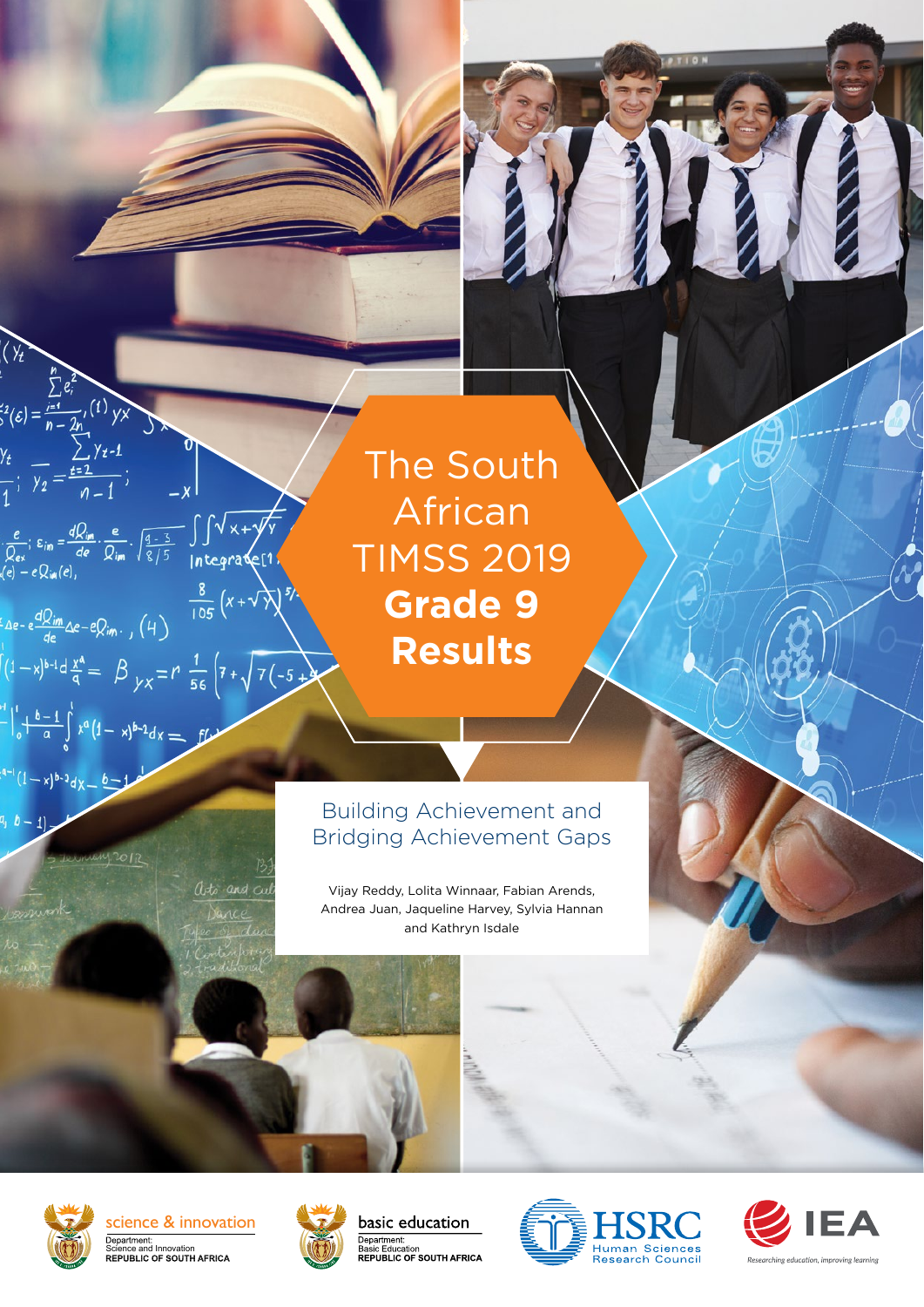# EXECUTIVE SUMMARY: SOUTH AFRICAN TIMSS 2019 GRADE 9 RESULTS

The Trends in International Mathematics and Science Study (TIMSS) assesses mathematics and science knowledge of fourth and eighth grade learners around the world. South Africa has participated in six of the seven TIMSS cycles (1995–2019), at the eighth or ninth grade, providing a rich dataset spanning 24 years. Participation in TIMSS allows countries to evaluate their learners' achievements and compare their achievements with other countries, as well as to monitor the health of their education systems over time. In addition, the study allows the exploration of how various contextual factors are associated with mathematics and science achievement.

In August 2019, we collected achievement and contextual data in 519 schools from 519 principals, 543 mathematics and science educators, and 20 829 learners. The results of this TIMSS 2019 Grade 9 study are presented in this report.

Findings from previous TIMSS cycles show that South African educational performance outcomes have improved, although they are still low and unequal. Achievement gaps continue to be linked to socioeconomic backgrounds and school contexts. The TIMSS 2019 results extend our understanding of the achievement trajectory of our learners. We have retold the predictable story of advantage begetting advantage at one end of the distribution and compounding disadvantage at the other end. But schools have the capacity to positively change educational outcomes. In this report (using descriptive, inferential and multivariate analyses) we have teased out factors within schools that could promote improved mathematics and science achievement.

# **MATHEMATICS AND SCIENCE ACHIEVEMENTS, ACHIEVEMENT TRENDS AND GAPS**

In TIMSS 2019, South African Grade 9 learners achieved an average of 389 (SE 2.3) on the mathematics assessment and 370 (SE 3.1) on the science assessment. This amounts to an increase of one standard deviation (104 TIMSS points for mathematics and 102 points for science) between the 2003 and 2019 cycles.

In 2019, 41 percent of mathematics learners and 36 percent of science learners had acquired the basic subject knowledge and skills. This amounts to a fourfold increase for mathematics (from 11 percent to 41 percent) and a threefold increase for science (from 13 percent to 36 percent) from the TIMSS 2003 to 2019 cycles. The South African Gross Enrolment Rate for the secondary school phase increased from 83 percent in 2003 to 101 percent in 2018. Despite the expansion of the education system, and the challenges associated with accommodating and effectively teaching more learners, achievement still improved.



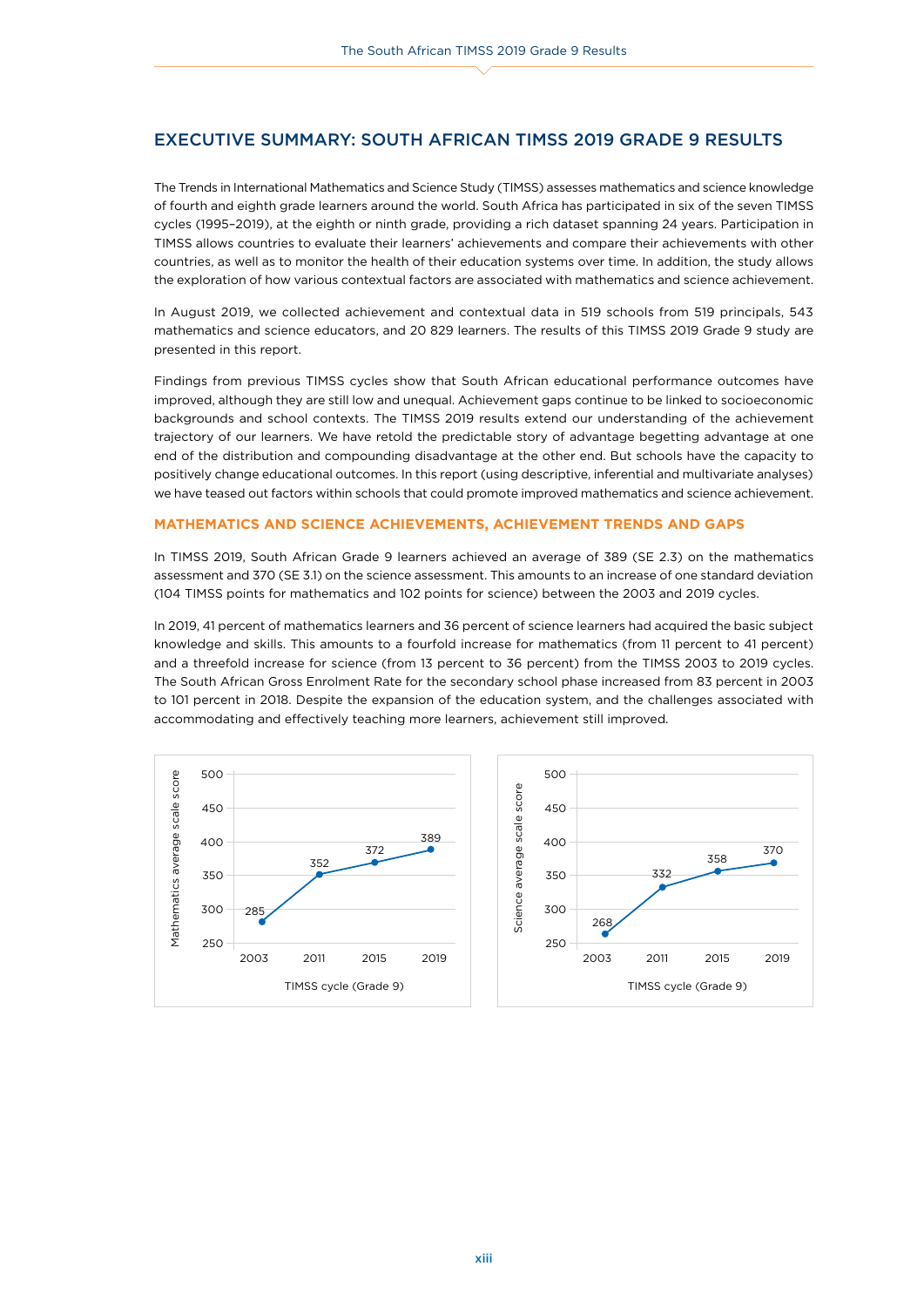South African achievement continues to be unequal and socially graded. Achievement gaps, though decreasing, continue to be linked to socioeconomic backgrounds, gender, the spatial location of the school, proficiency in the language of the test, the extent of overage learners, attending fee-paying versus no-fee schools, and the province where the learner lives and attends school.

This confirms the well-known narrative that advantage begets advantage and home disadvantage continues to impede learning outcomes at school.

The distributional achievement inequality measured by the difference in achievement scores between the 5<sup>th</sup> and the 95<sup>th</sup> percentile decreased from the 2003 to the 2019 cycles: by 68 points for mathematics, and 64 points for science.

# **THE MATHEMATICS AND SCIENCE CURRICULUM AND ACHIEVEMENT**

TIMSS is not a simple assessment, with two-thirds of the assessment items requiring learners to use higher cognitive skills of application and reasoning. The South African Grade 9 Curriculum and Assessment Policy Statements (CAPS) has a higher focus on the skills of knowing and solving routine problems, and there is limited emphasis on the skills of applying and reasoning.

Three-quarters of the TIMSS mathematics and science content was taught in the South African curriculum before learners took the assessment. When compared to the average national mathematics and science scores, learners performed significantly better in the algebra and physics content areas, and experienced more difficulty in the content areas of geometry, data and probability, biology and Earth sciences. Learners achieved significantly lower scale scores for mathematics and science knowledge items, whereas the scale scores were significantly higher for mathematics reasoning items and science applying items.

# **INDIVIDUAL CHARACTERISTICS AND ACHIEVEMENT**

One in three learners were overage for Grade 9. Learners who were the correct age for the grade achieved significantly higher scores than those who were overage.

Just over one in four learners spoke the language of the test at home, which is used as a proxy for language proficiency. Learners who were more proficient in the language of the test achieved significantly higher mathematics and science achievement scores than those who were less proficient.

Girls significantly outscored boys in both mathematics and science achievement, but when there was an interaction between gender and age the relationship changed.

### **HOME AND ACHIEVEMENT**

The socioeconomic conditions in which learners live and learn explained 24 percent of the achievement variance. According to the *Home Asset Scale*, South African households were categorised as 20 percent high socioeconomic status (SES), 25 percent medium SES and 55 percent low SES. There was a significant, positive association between the SES of the household and learners' mathematics and science achievement, thus confirming the enduring finding in the literature that the circumstance of one's birth continues to be a predictor of a learner's educational and life trajectory.

Only one in three learners' parents were able to assist them with homework regularly as they could understand the language of the homework and the content (proxy for parental education level). There was a significantly positive association between the extent that parents were able to assist learners with homework, and their mathematics and science achievement scores.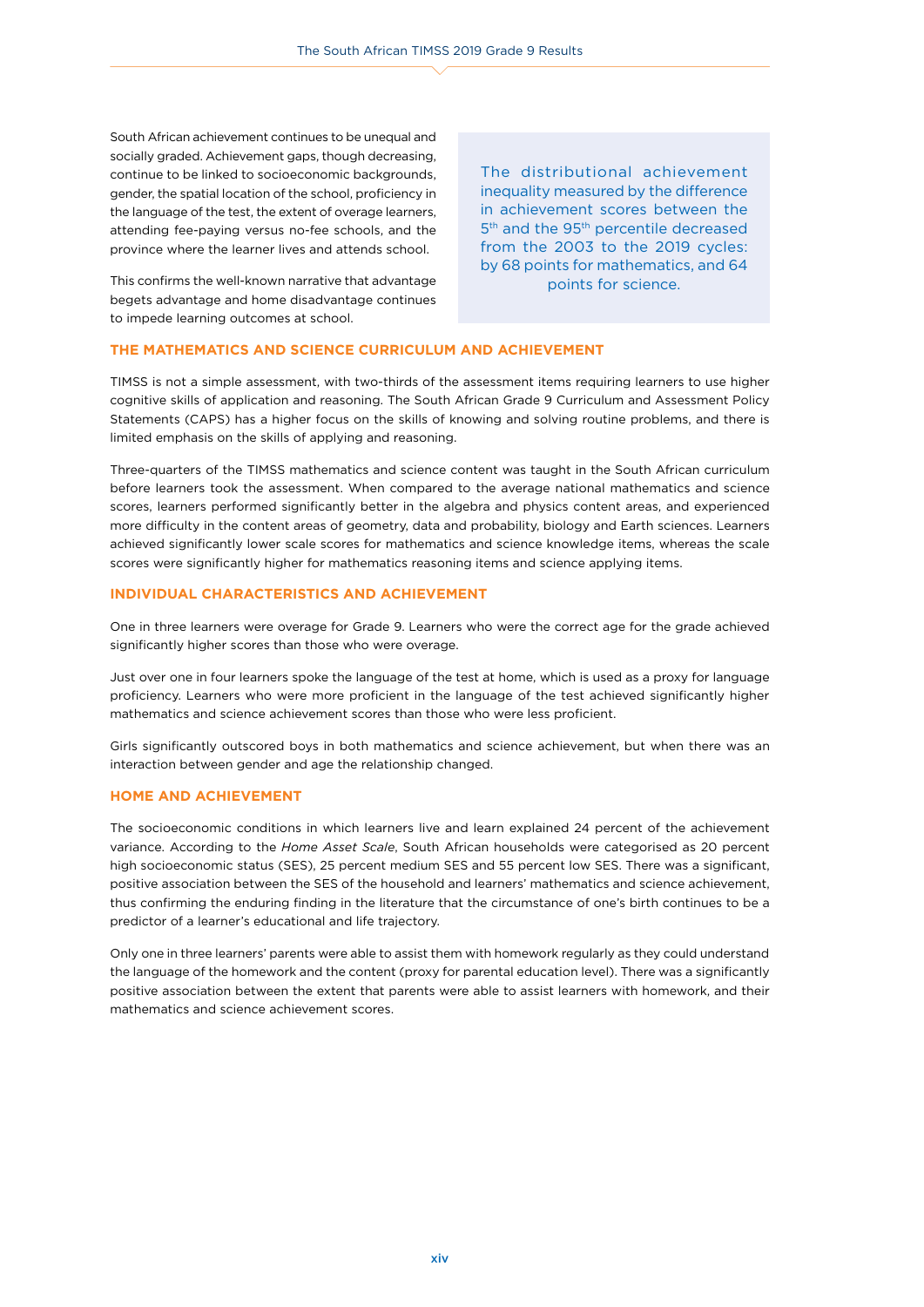#### **THE SCHOOL AND ACHIEVEMENT**

There is a high achievement variation among schools. The poverty rank of the school (quintile) a learner attends explained 26 percent of the achievement variance. Learners in no-fee schools were almost exclusively Black African, and 99 percent of Indian and White learners and 70 percent of Coloured learners attended the better resourced and functioning fee-paying schools.

There is a continuity of home to school conditions where learners from lower income households with fewer assets enter schools with limited access to resources and poorer teaching and learning cultures, perpetuating existing social inequality.

The majority of South African schools and learners reported a school climate that was unsafe, and had high levels of discipline problems, incidences of bullying

and disorderly behaviour in classrooms. All three school climate factors (safe and orderly schools, school discipline, and learner bullying) were significantly associated with mathematics and science achievement.

# **CLASSROOMS AND ACHIEVEMENT**

Resources matter for educational success. Learners achieved higher results in schools with better resources. Having their own textbook and workbook was significantly associated with higher mathematics and science achievement. Overall, 85 percent of mathematics learners and 54 percent of science learners had their own workbooks, and two-thirds of mathematics learners and half of the science learners had their own textbooks. The results provide clear evidence that learners with their own workbooks and textbooks achieved higher achievement scores than learners who either shared or did not have a textbook or workbook.

The number of learners in a class matters: 70 percent of TIMSS Grade 9 learners were taught in classes with more than 40 learners. Learners attending classes with less than 40 learners achieved significantly higher scores than those in classes with more than 40 learners.

The quality of instructional practices matters. Learners taught by educators rated as providing high instructional clarity achieved significantly higher on the mathematics and science assessments.

# **LEARNER ATTITUDES TO MATHEMATICS AND SCIENCE**

An interesting finding from the study relates to non-cognitive influences, e.g. self-reflection of ability. Learner attitudes and experiences at school explained 16 percent of the achievement variation. Learners who had high confidence in their mathematical and scientific abilities achieved higher scores.

# **IMPLICATIONS AND RECOMMENDATIONS FROM THE TIMSS RESULTS**

The South African state, society and labour market are all committed to ensuring that schools have better educational outcomes. Thus, we highlight five high-level recommendations to improve educational outcomes.

- 1. **Continue monitoring achievement:** Periodic assessment of educational achievement is important. TIMSS is the only 24-year achievement trend study that provides valuable information to monitor and evaluate the South African education system. South Africa must continue participation in international trend studies. We must continue participation in TIMSS 2023, especially at Grade 9 to maintain the trend achievement line.
- 2. **Well-functioning schools matter:** About 30 percent of schools (mostly fee-paying) are considered better functioning schools. The state should focus on whole school development with a key target being to increase the number of well-functioning schools. The focus should be on how to improve school climate by encouraging the emphasis on academic success and making schools safer places for learners and educators. Unsafe, disruptive classrooms, where bullying is frequent and discipline is a problem, disrupt the learning environment and hinder performance. School safety is a matter that needs to be tackled by the state, society, school and the home.
- 3. **Resource availability and how it is used matters.** In the short term, all learners must have their own mathematics and science workbook and textbook, especially in remote rural schools. Decreasing class sizes is also an important piece of the resourcing puzzle: learners should be taught in smaller classes measured by actual headcount rather than learner-educator ratios. The longer-term strategic interventions needed include increasing access to computers and Internet connectivity, and the availability of science laboratories.